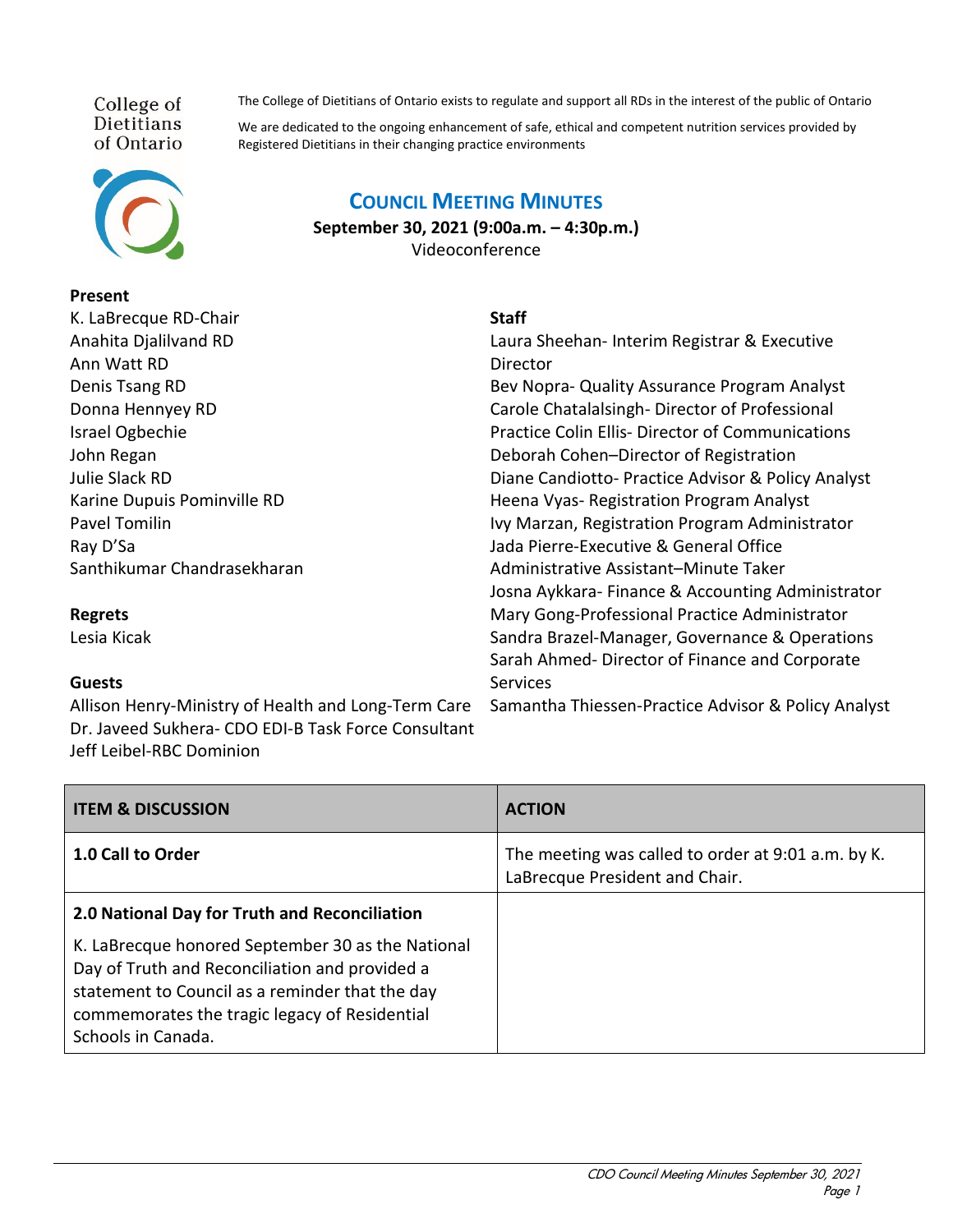| <b>ITEM &amp; DISCUSSION</b>                                                                                                                                                                                                                                                                                                                                                                                 | <b>ACTION</b>                                                                                   |
|--------------------------------------------------------------------------------------------------------------------------------------------------------------------------------------------------------------------------------------------------------------------------------------------------------------------------------------------------------------------------------------------------------------|-------------------------------------------------------------------------------------------------|
| 3.0 Approval of Agenda                                                                                                                                                                                                                                                                                                                                                                                       | MOTION to approve the agenda, as amended.                                                       |
|                                                                                                                                                                                                                                                                                                                                                                                                              | Moved by: P. Tomilin<br>Seconded by: D. Hennyey                                                 |
|                                                                                                                                                                                                                                                                                                                                                                                                              | <b>Carried</b>                                                                                  |
| 4.0 Declaration of Conflict of Interest                                                                                                                                                                                                                                                                                                                                                                      |                                                                                                 |
| No conflict of interest was declared.                                                                                                                                                                                                                                                                                                                                                                        |                                                                                                 |
| <b>5.0 Declaration of Bias</b>                                                                                                                                                                                                                                                                                                                                                                               |                                                                                                 |
| No bias was declared.                                                                                                                                                                                                                                                                                                                                                                                        |                                                                                                 |
| 6.0 Congratulations Denis on being recognized with<br>an Innovation award from Dietitians Canada<br>Council congratulated D. Tsang on receiving an<br>Innovation Award from Dietitians of Canada.                                                                                                                                                                                                            |                                                                                                 |
| 7.0 Letter to Council<br>K. LaBrecque presented a welcome letter to Council<br>from M. Woodbeck the new Registrar & Executive<br>Director of the College of Dietitians of Ontario.<br>Council thanked Interim Registrar & Executive Director<br>L. Sheehan for her leadership and guidance during her<br>time at CDO.                                                                                        |                                                                                                 |
| <b>Information Items (Consent Agenda)</b><br>8.0 Council Meeting Minutes:<br>March 25, 2021<br>March 26, 2021                                                                                                                                                                                                                                                                                                | MOTION to approve the Consent Agenda.<br>Moved by: P. Tomlin<br>Seconded by: S. Chandrasekharan |
| 9.0 Executive Committee Report                                                                                                                                                                                                                                                                                                                                                                               | <b>Carried</b>                                                                                  |
| 10.0 Allison Henry - Ministry of Health<br>A. Henry presented to Council upcoming changes to<br>health regulation, and its impact on how Colleges<br>regulate. The Advancing Oversight and Planning in<br>Ontario's Health System Act, 2021 was introduced,<br>which focused on the Health and Supportive Care<br>Providers Oversight Authority and the College<br>Performance Measurement Framework (CPMF). |                                                                                                 |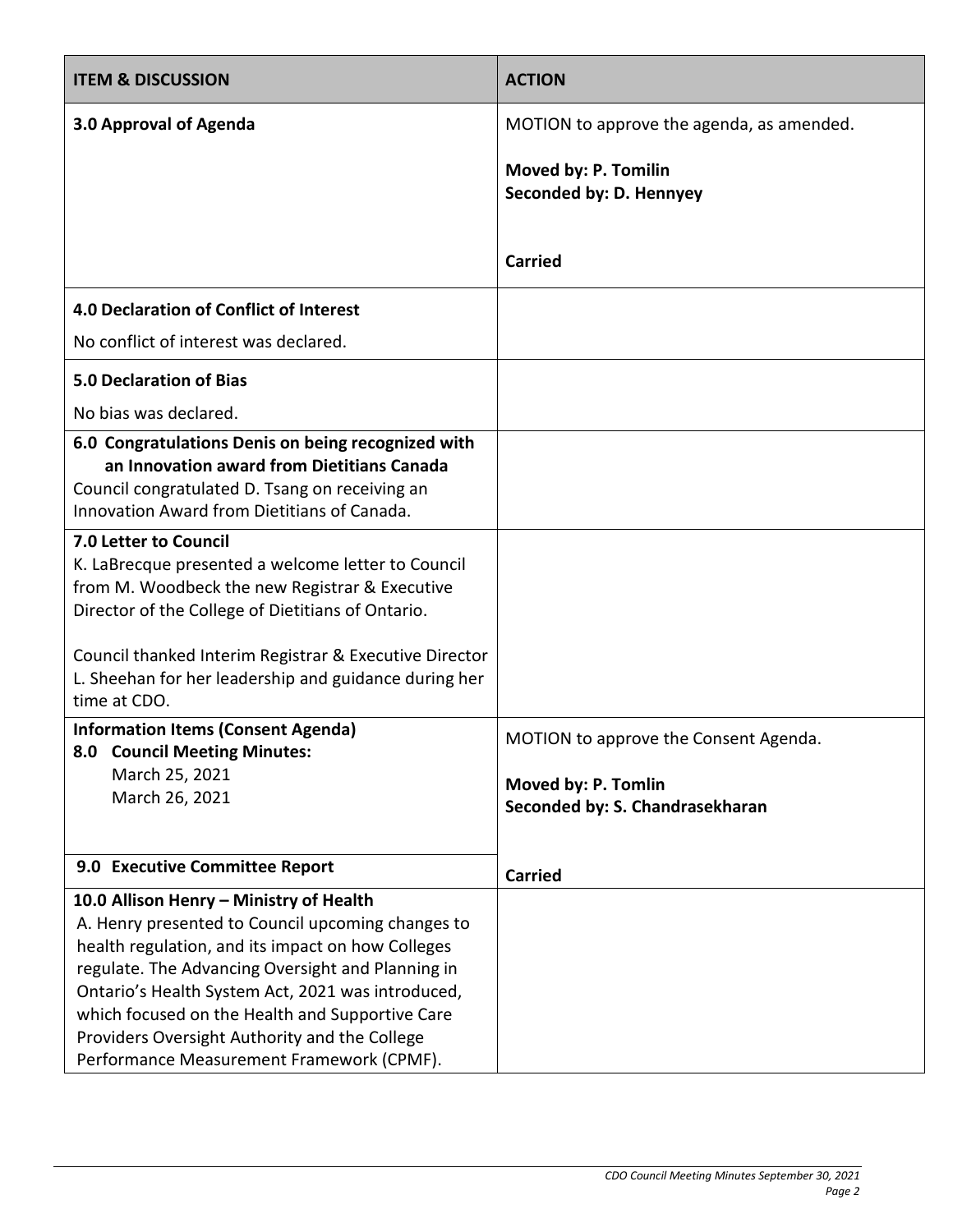| <b>ITEM &amp; DISCUSSION</b>                                                                                                                                                                                                                                                                                                                                                                                                                                                                                                                                                                                                                                                                                                                                                                                                                                                                                                                                                                                                                                                                                                                                                                                                                                                                                                                                                                                                                                                                                                                                                                                                                                                                                                                                                                                                                                                                          | <b>ACTION</b>                                                                                                                                                                                                                                                                                                                                  |
|-------------------------------------------------------------------------------------------------------------------------------------------------------------------------------------------------------------------------------------------------------------------------------------------------------------------------------------------------------------------------------------------------------------------------------------------------------------------------------------------------------------------------------------------------------------------------------------------------------------------------------------------------------------------------------------------------------------------------------------------------------------------------------------------------------------------------------------------------------------------------------------------------------------------------------------------------------------------------------------------------------------------------------------------------------------------------------------------------------------------------------------------------------------------------------------------------------------------------------------------------------------------------------------------------------------------------------------------------------------------------------------------------------------------------------------------------------------------------------------------------------------------------------------------------------------------------------------------------------------------------------------------------------------------------------------------------------------------------------------------------------------------------------------------------------------------------------------------------------------------------------------------------------|------------------------------------------------------------------------------------------------------------------------------------------------------------------------------------------------------------------------------------------------------------------------------------------------------------------------------------------------|
| 11.0 Update - Equity, Diversity, Inclusion and<br><b>Belonging: Dr. Javeed Sukhera</b><br>Dr. J. Sukhera provided an update to Council on the<br>work done by the EDI-B task force.<br>12.0 Presentation - Investment Strategy Review -<br>Jeffery Leibel, RBC Dominion<br>Jeff Leibel of RBC Dominion Securities reviewed with<br>Council the College's investment portfolio and<br>strategy, to inform the creation of a new investment<br>policy. He presented the College's portfolio valuation,<br>which showed that from 2002 to 2021, the College has<br>earned annual returns of 5%, net of fees, on its<br>investments. Even with the restriction of limiting<br>investments in high quality Equities (i.e., Common<br>Shares) to 40% of the total investments, the portfolio<br>growth has stood the test of time. The other 60% is<br>invested in Cash and Fixed Income investments, which<br>are lower risk than Equities, but provide lower returns.<br>RBC Dominion Securities as an investment firm (not<br>Jeff as an investment advisor) classifies Preferred<br>Shares to be part of Fixed Income since Preferred<br>Shares are far from high risk and face similar markets<br>risks as Bonds. The dividends received on Preferred<br>Shares are set in a manner similar as interest rates set<br>on Bonds; therefore, they are considered to be debt<br>instruments, like Bonds. Jeff recommended that the<br>College continue with this investment strategy to<br>ensure strong returns on its portfolio.<br>Council did not decide to change the investment<br>strategy at this time. However it requested that:<br>1. Jeff provide the last 10 years of fees charged to the<br>College;<br>2. staff follow up with auditors to see if there is any tax<br>liability related to the College's non-Canadian<br>investments and<br>3. staff proceed with creating a new investment | MOTION that Council directs staff to create a new<br>investment policy as recommended by the auditors.<br>The policy will factor in Council's tolerance level of<br>market risk, define what investments are acceptable<br>and determine the allocation of the investments.<br>Moved by: D. Hennyey<br>Seconded by: D. Tsang<br><b>Carried</b> |
| policy, to be approved by Council. The policy may<br>reference a cyclical review of Investment Advisors.                                                                                                                                                                                                                                                                                                                                                                                                                                                                                                                                                                                                                                                                                                                                                                                                                                                                                                                                                                                                                                                                                                                                                                                                                                                                                                                                                                                                                                                                                                                                                                                                                                                                                                                                                                                              |                                                                                                                                                                                                                                                                                                                                                |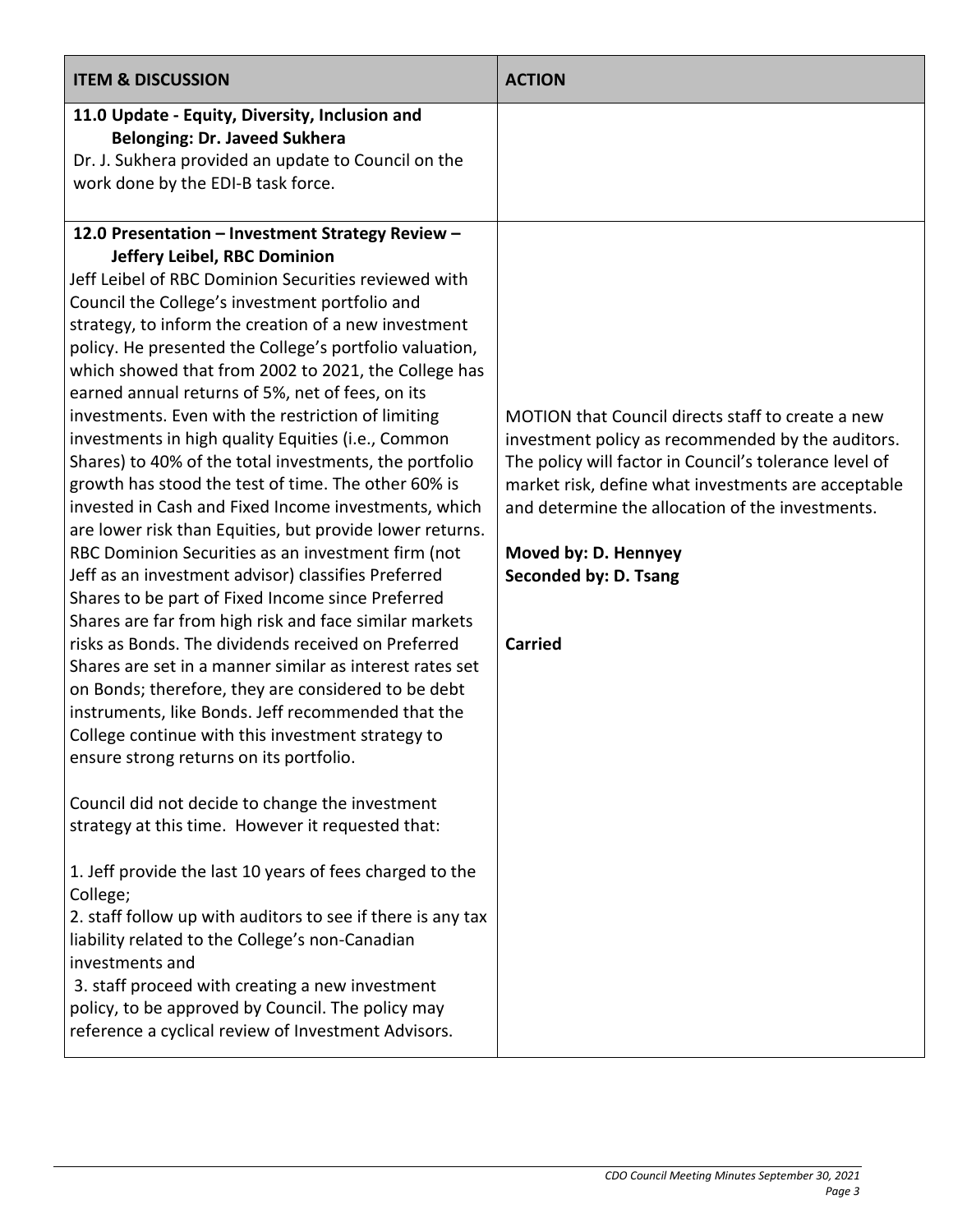| <b>ITEM &amp; DISCUSSION</b>                                                                                                                                                                                                                                                                                                                                                                                                         | <b>ACTION</b> |
|--------------------------------------------------------------------------------------------------------------------------------------------------------------------------------------------------------------------------------------------------------------------------------------------------------------------------------------------------------------------------------------------------------------------------------------|---------------|
| 13.0 Appointment of member to Registration<br><b>Committee</b><br>L. Sheehan advised Council that J. Slack was<br>appointment to the Registration Committee.                                                                                                                                                                                                                                                                         |               |
| 14.0 Management Report (Including COVID-19<br>Update)<br>L. Sheehan and CDO staff reviewed and discussed the<br>Management Report with Council. The Registrar<br>provided an update on the College's response to<br>COVID-19, including staff's continued support working<br>remotely.                                                                                                                                               |               |
| 15.0 Council Meeting Survey Results: June 17 & 18,<br>2021<br>Council discussed the results of the June 17 & 18<br>Council meeting evaluations. It was noted that going<br>forward question 9 will be changed to read<br>"inappropriately."                                                                                                                                                                                          |               |
| <b>16.0 Governance Modernization Update</b><br>L. Sheehan provided an update to Council on the<br>progress of acquiring a consultant for the Governance<br>Modernization Project. Council was informed that the<br>College developed a request for proposal, and is<br>currently in the process of receiving expressions of<br>interest. The project plan of action, will be shared with<br>Council at the December Council meeting. |               |
| 17.0 Return to office Plan Update<br>L. Sheehan provided an update to Council on staff<br>returning to the office and presented considerations<br>for review before a return to office is enacted.                                                                                                                                                                                                                                   |               |
| 18.0 Introduction of Zoom<br>C. Ellis gave a presentation to Council on how to use<br>Zoom. Going forward Council and Committees will be<br>using the Zoom platform for meetings.                                                                                                                                                                                                                                                    |               |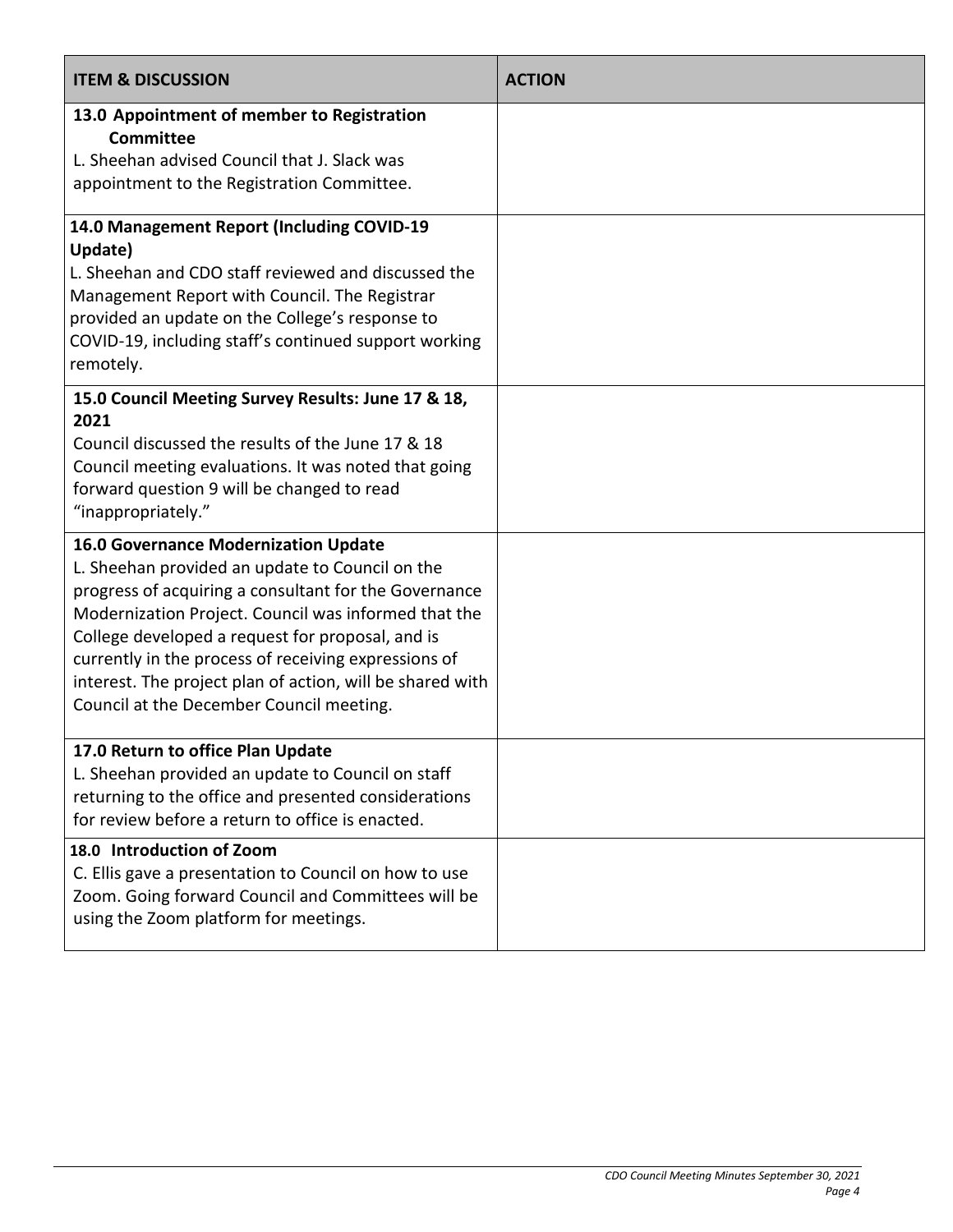| <b>ITEM &amp; DISCUSSION</b>                                                                                                                                                                                                                                                           | <b>ACTION</b>                                                                                                                                                                                                                                                                                                                                                                                                                                                 |
|----------------------------------------------------------------------------------------------------------------------------------------------------------------------------------------------------------------------------------------------------------------------------------------|---------------------------------------------------------------------------------------------------------------------------------------------------------------------------------------------------------------------------------------------------------------------------------------------------------------------------------------------------------------------------------------------------------------------------------------------------------------|
| 19.0 In camera Minutes from June 18 and August 11,<br>2021.<br>In camera session pursuant to s. 7(2)(e) of the<br><b>Health Professions Procedural Code, being</b><br><b>Schedule 2 to the Regulated Health Professions</b><br>Act, 1991                                               | Motion THAT Council moves into in camera at 1:55<br>pm.<br>Moved by: K. LaBrecque RD<br>Seconded by: P. Tomilin<br><b>Carried</b><br>Motion THAT Council approves the in-camera<br>meeting minutes dated June 18, 2021, as presented.<br>Moved by: P. Tomilin<br>Seconded by: K. Dupuis Pominville, RD<br><b>Carried</b><br>Motion THAT Council approves the in camera<br>meeting minutes dated August 11, 2021 as<br>presented.<br>Moved by: K. LaBrecque RD |
| 20.0 Registrar Performance and Compensation<br>Review Committee Terms of Reference and<br><b>Policy</b><br>In camera session pursuant to s. $7(2)(d)$ of the<br><b>Health Professions Procedural Code, being</b><br><b>Schedule 2 to the Regulated Health Professions</b><br>Act, 1991 | Motion THAT Council approves the RPCRC Terms of<br>Reference and Registrar & ED Performance<br>Management, and Compensation Policy as presented.<br>Moved by: I. Ogbechie<br>Seconded by: D. Tsang RD<br><b>Carried</b><br>Motion THAT Council moves out of in camera at 2:03<br>pm.<br>Moved by: D. Hennyey RD<br>Seconded by: P. Tomilin                                                                                                                    |
| 21.0 Reminders/Standing Items:<br>Update your tablet<br>Council meeting evaluation<br>$\bullet$                                                                                                                                                                                        |                                                                                                                                                                                                                                                                                                                                                                                                                                                               |
| 22.0 Adjournment                                                                                                                                                                                                                                                                       | Motion to adjourn at 2:05p.m. was moved by D.<br>Tsang.<br><b>Carried</b>                                                                                                                                                                                                                                                                                                                                                                                     |